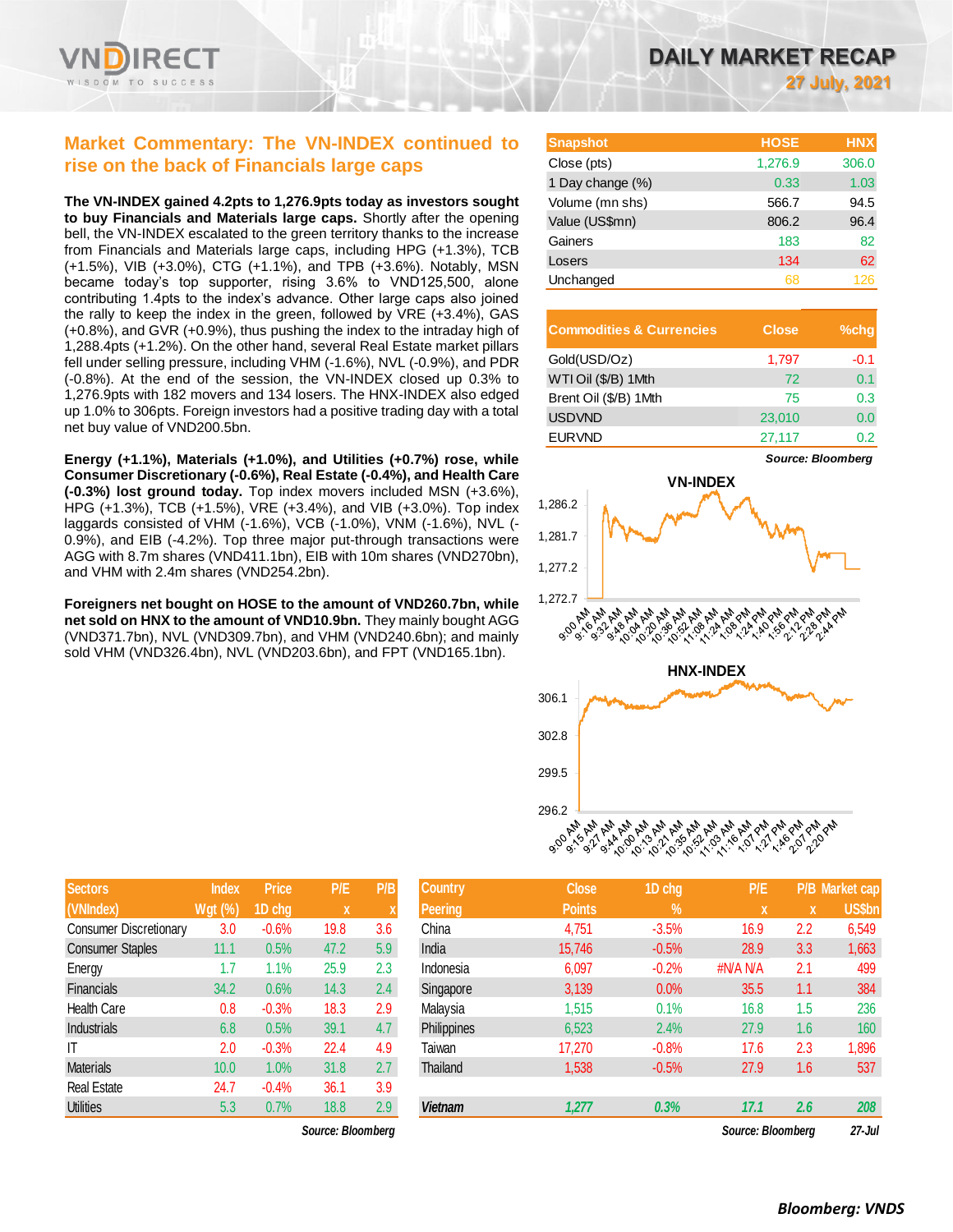

# **Market News**

### **Crude oil futures rise on spot demand**

Analysts said raising of bets by participants kept crude oil prices higher in the futures trade. Globally, West Texas Intermediate crude oil traded lower by 0.10% to US\$71.84 per barrel, while Brent crude traded 0.07% up at US\$74.55 per barrel in New York. *(Bloomberg)*

### **Vietnam drafting another US\$1bn bailout package**

Vietnam continues to extend tax and fee exemptions amid the ongoing pandemic, with a new VND24tr (US\$1.04bn) bailout package in the making. The MoF will submit the package to the National Assembly and National Assembly Standing Committee for approval. Besides, at the discussion session, Minister Phoc proposed to postpone the implementation of Circular No.40/2021/TT-BTC providing guidance on value-added tax (VAT), personal income tax (PIT), and tax administration for business households and business individuals to January 1, 2022, instead of the originally planned August 1, 2021. In April 2021, the Vietnamese government issued Decree No.52/2021/ND-CP extending the deadline to pay VAT, corporate income tax (CIT), PIT, and government land rent in 2021. This decree provides solutions designed to support businesses and individuals impacted by the COVID-19 crisis and offers an extended schedule and timeframe for tax settlements. Previously, the tax payment deadline was pushed back twice by competent authorities to support businesses and organisations. So far, the government has issued two COVID-19 bailout packages. The first one was a VND62tr (US\$2.7bn) financial support package for poor people and businesses. After more than one year of implementation, only about 22 per cent [VND14tr (US\$608.7m)] of this package was disbursed to support labourers, trading households, and businesses affected by the pandemic. The second package was passed on July 1 with a value of VND26tr (US\$1.13bn) to provide zero-interest loans to businesses. *(Vietnamnet.vn)*

# **Coverage Universe Update**

# **Techcombank (TCB) - Update – ADD (+15.9%)**

### **Buoyed by strong credit growth and ample CASA**

### **2Q21 recap: strongest earnings growth among banks under our coverage**

2Q21 net interest income (NII) grew 67.3% yoy backed by 35% yoy credit growth and 157bp yoy NIM hike. Non-interest income (Non-II) rose 44.2% yoy, mainly driven by net fee income rise of 31% yoy. Hence, total operating income grew 60% yoy in 2Q21. On the expenses side, cost-income ratio (CIR) fell to 28.1% in 2Q21 from 28.7% in 1Q21 and lower than 29.5% in 2Q20. Provision expense rose only 36% yoy, bringing 2Q21 net profit to grow 67.2% yoy, strongest rise among banks under our coverage.

### **1H21: ample CASA to boost NIM expansion**

Techcombank (TCB)'s credit expanded by 12.6% ytd at end-2Q21, higher than that of 3.5% ytd at end-2Q20, driven by 16.2% ytd of retail lending hike, 11.6% ytd wholesale lending growth and 11.3% ytd corporate bond rise. Hence, 1H21 asset yield rose 24bp yoy to 7.8% on stronger retail lending rise; while cost of fund fell 128bp yoy on improved CASA ratio to 46% at end-1H21 from 34% at end-1H20. Therefore, annualised NIM surged by 135bp yoy in 1H21 to 5.8%, 2nd highest among banks under our coverage. CIR fell to 28.4% in 1H21 from 32.5% in 1H20. All in, 1H21 net profit jumped by 72.7% yoy to VND9,108bn.

### **Solid asset quality and strong capital buffer**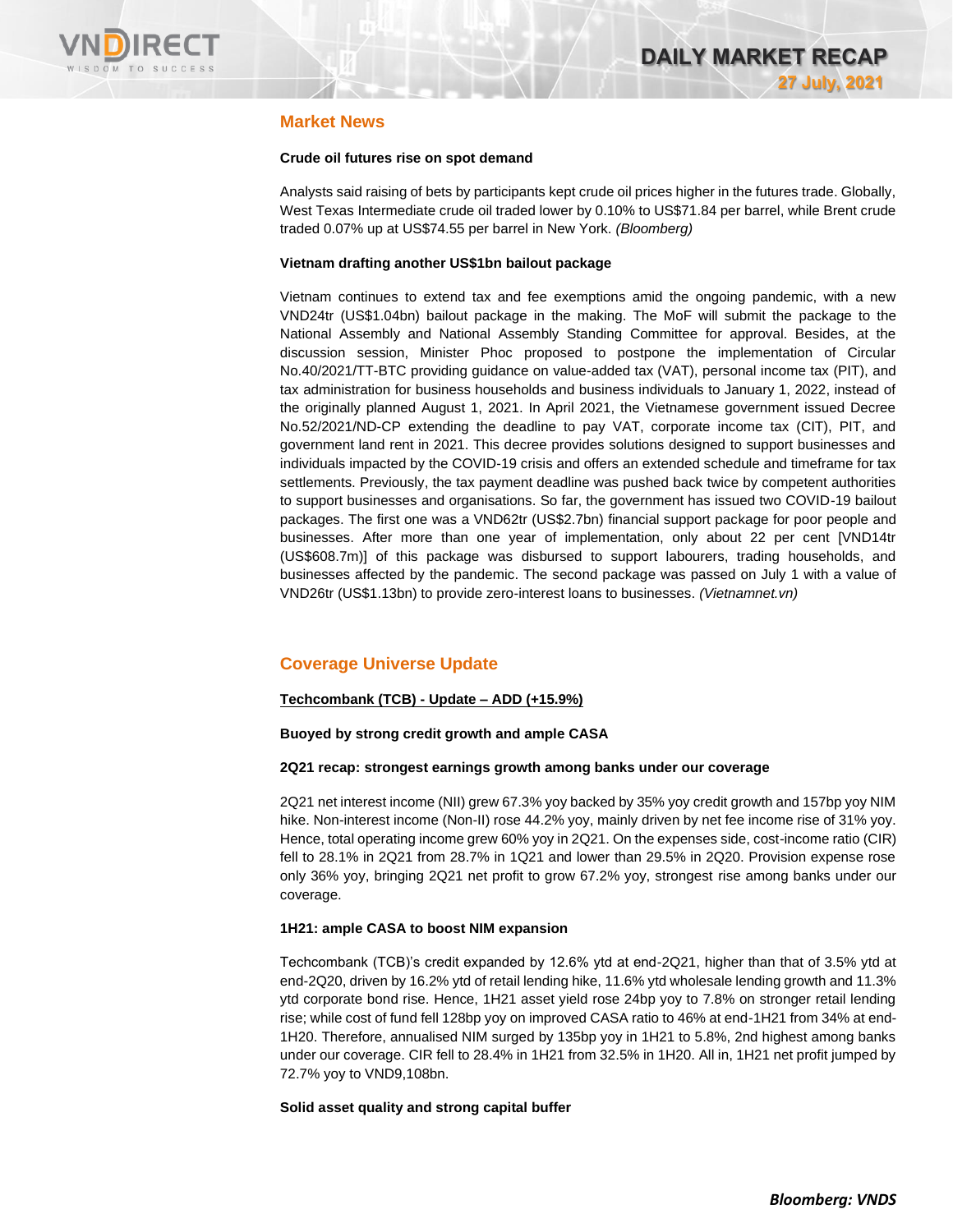

At end-2Q21: non-performing loan (NPL) ratio fell to 0.36%, staying lowest level among peers; while loan loss reserve (LLR) jumped to 259%, remaining 2nd highest in the sector; also, restructured loan continuously fell to VND2.7tn, in line with the economic recovery. Meantime, CAR of 15.2%, maintained highest among peers, secures TCB more space to boost credit growth.

**DAILY MARKET RECAP** 

**27 July, 2021**

#### **We forecast net profit CAGR of 20% in 2021-23F**

We forecast NII CAGR of 18% on 17% credit CAGR and 15bp NIM increase; retail and WB lending drives credit to grow while NIM expands backed by increasing LDR and CASA ratio. We expect an NFI CAGR of 30%. We estimate CIR to be flat yoy at 32% while a credit cost of c.0.8% suffices to maintain healthy asset quality. Hence, we forecast net profit CAGR of 20% in 2021-23F.

### **Reiterate Add with higher TP of VND57,200**

Our new TP is VND57,200, based on residual income valuation (COE: 12.7%, LTG: 4%) and 2.2x FY21F P/BV, weighted equally. We raise our P/B valuation multiple to 2.2x from previous 1.7x in order to fully reflect the bank's better earnings prospect in 2021-23F. Upside catalyst is higher-thanexpected credit growth. Downside risk is lower-than-expected NIM expansion.

*Read the full report[: HERE](https://nhanha-public-api.vndirect.com.vn/click/OGE0ODlmZDA3NTYyMzU3MDAxNzU2MmUzNWNiMzEyMTE=/OTZmZWUwZTVmZDg4NDczZTg4ODBhMTFiZjhmOWM5MGE=/96fee0e5fd88473e8880a11bf8f9c90a-TCB_update_07262021.pdf/cmVzZWFyY2hAdm5kaXJlY3QuY29tLnZu/MzMzODE=)*

### **Kido Group Corp (KDC) - Earnings Update**

#### **Demonstrating resilience**

### **1H21 results: in line with our projection**

• Edible oil grew 34% yoy to VND2,045bn, accounting for 79.3% of total 2Q21 revenue. Food product (ice cream, snack, confectionary) grew 28.3% yoy to VND531bn, accounting for 20.6% of 2Q21 total revenue. Among that, TAC - a subsidiary of KDC and also the largest contributor to KDC - recorded a revenue of VND1,425bn, equivalent to 55.3% of KDC's 2Q21 total revenue. Overall, 2Q21 revenue significantly increased 33% yoy to VND2,576bn.

• Gross profit margin decreased 3.1% pts yoy to 19.8% in 2Q21 due to the rise of input material prices of food products segment, ie sugar, butter, flour.

• SG&A expense softened 18.1% yoy in 2Q21 thanks to the restructure of Kido group after merging with Kido frozen food (KDF) and the reversal provision of VND121.5bn for doubtful receivables in 2Q21.

• In 2Q21, KDC also booked a tax refund of VND24.1bn (vs VND35bn tax expense in 2Q20).

• Minority interest/net profit after tax ratio decreased by 39.7% pts yoy to 14.8% thanks to the merge with KDF as at end-FY20.

• As the results, 2Q21 net profit increased 273% yoy to VND184bn

• 1H21 net profit increased 5.5-fold to VND278bn, partially to be driven by the merging with KDF, coming in at 60.8% our FY21F's forecast.

#### **Concern over input material price hike likely ease in 2H21**

According to KDC, they have fully stocked raw materials for ice cream production (sugar, milk, butter, flour) until 3Q21, which will partially mitigate the risk of food prices hike. Meanwhile, edible oil (especially palm oil) prices started decreasing since Jun 21 after 12 consecutive months uptrend. We expect the price of raw oil will stay flat in 2H21 following stable demand of major economies.

### **Joint venture with Vinamilk and Chuk Chuk chain will be launched in 2H21**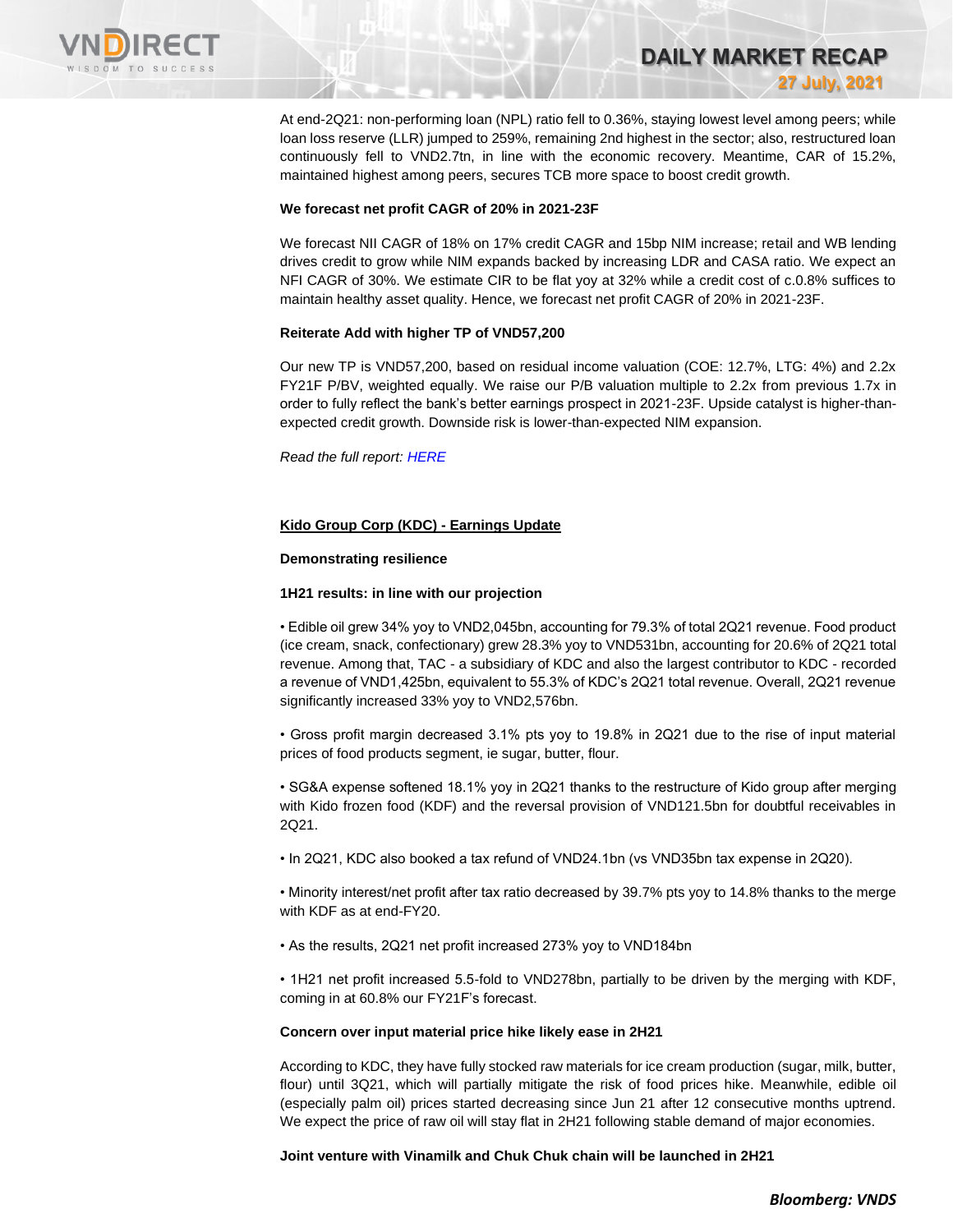

Vibev - Joint venture (JV) with Vinamilk as well as Chuk Chuk stores (retailing premium ice cream products and soft drinks) has been completed and is expected to launch at the end of 2Q21. However, due to the impact of Covid-19 that these projects will be launched in 2H21. We expect these projects to open up new growth opportunities for KDC in the next from FY21F onward.

**DAILY MARKET RECAP** 

**27 July, 2021**

*Read the full report: [HERE](https://nhanha-public-api.vndirect.com.vn/click/OGE0ODlmZDA3ODBmMjMzZDAxNzgwZmU1YWI2ZTAwMDU=/ZDk2ZDk5YWYxZjg5NGI1ZThmZGRiNThiN2UyYzRiYmE=/d96d99af1f894b5e8fddb58b7e2c4bba-KDC_EarningUpdate_20210727.pdf/cmVzZWFyY2hAdm5kaXJlY3QuY29tLnZu/MzMzODU=)*

# **Notable Corporate Events**

**Vietnam Rubber Group - JSC (GVR VN, HOSE) - Business results:** GVR recorded its 1H21 revenue and NPAT of VND10,537bn (+77% yoy) and VND1,664bn (+164.7% yoy), respectively. *(Ndh.vn)*

*<to be continued>*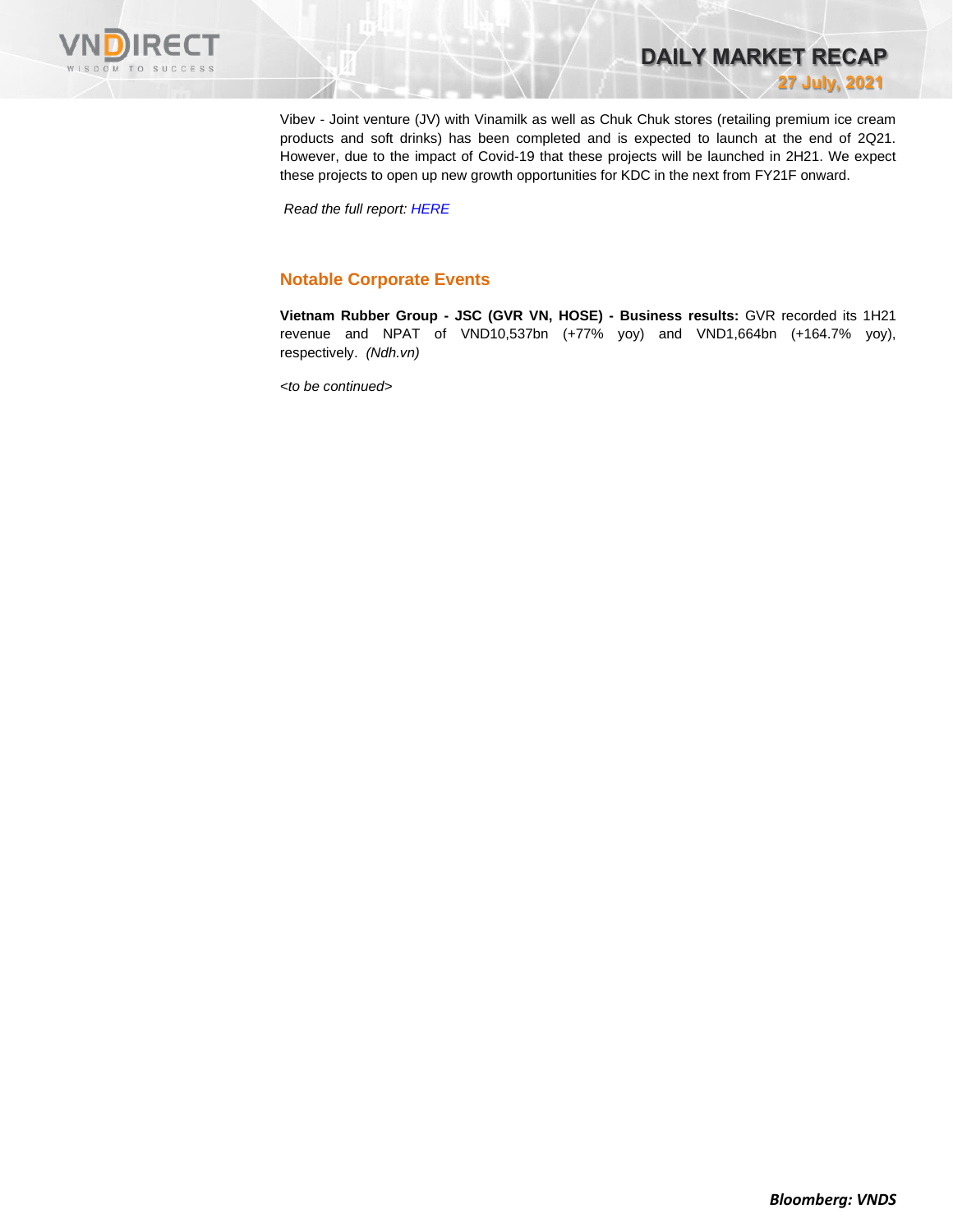# **COVERAGE SUMMARY**

|                 |                    | <b>Adjusted target</b> |                       |               |                       |                      |
|-----------------|--------------------|------------------------|-----------------------|---------------|-----------------------|----------------------|
| <b>Ticker</b>   | <b>Close price</b> |                        | <b>Dividend yield</b> | <b>Upside</b> | <b>Recommendation</b> | <b>Latest report</b> |
|                 |                    | price                  |                       |               |                       |                      |
| <b>ACB</b>      | 33,150             | 31,800                 | 0.0%                  | $-4.1%$       | <b>ADD</b>            | Link                 |
| <b>ACV</b>      | 73,000             | 87,500                 | 1.2%                  | 21.1%         | <b>ADD</b>            | $Link$               |
| <b>CRE</b>      | 48,550             | 33,700                 | 2.0%                  | $-28.6%$      | <b>HOLD</b>           | Link                 |
| <b>CTG</b>      | 32,500             | 42,000                 | 1.5%                  | 30.8%         | <b>ADD</b>            | Link                 |
| <b>DBC</b>      | 54,300             | 64,000                 | 2.8%                  | 20.6%         | ADD                   | Link                 |
| <b>DPM</b>      | 23,000             | 24,100                 | 6.1%                  | 10.8%         | <b>ADD</b>            | Link                 |
| <b>DRC</b>      | 29,800             | 25,500                 | 3.4%                  | $-11.1%$      | <b>ADD</b>            | Link                 |
| <b>FPT</b>      | 93,200             | 101,700                | 2.1%                  | 11.3%         | <b>ADD</b>            | Link                 |
| GAS             | 89,000             | 97,300                 | 4.0%                  | 13.4%         | <b>ADD</b>            | Link                 |
| <b>GMD</b>      | 44,800             | 44,900                 | 3.7%                  | 4.0%          | <b>HOLD</b>           | Link                 |
| <b>HDG</b>      | 52,600             | 50,300                 | 2.2%                  | $-2.2%$       | ADD                   | Link                 |
| <b>HPG</b>      | 46,200             | 48,400                 | 1.0%                  | 5.8%          | <b>ADD</b>            | Link                 |
| <b>KBC</b>      | 32,600             | 57,500                 | 1.5%                  | 77.9%         | ADD                   | Link                 |
| <b>KDC</b>      | 60,900             | 65,000                 | 2.7%                  | 9.4%          | <b>ADD</b>            | Link                 |
| <b>KDH</b>      | 39,250             | 45,500                 | 1.3%                  | 17.2%         | ADD                   | Link                 |
| <b>LPB</b>      | 23,450             | 26,000                 | 0.0%                  | 10.9%         | <b>HOLD</b>           | Link                 |
| <b>MBB</b>      | 27,400             | 31,400                 | 0.0%                  | 14.6%         | ADD                   | Link                 |
| <b>MML</b>      | 71,600             | 60,500                 | 0.0%                  | $-15.5%$      | <b>ADD</b>            | Link                 |
| <b>MSH</b>      | 64,300             | 61,000                 | 5.4%                  | 0.3%          | ADD                   | Link                 |
| <b>MWG</b>      | 158,000            | 173,000                | 0.9%                  | 10.4%         | <b>ADD</b>            | Link                 |
| <b>NLG</b>      | 41,500             | 46,700                 | 1.1%                  | 13.6%         | ADD                   | Link                 |
| NT <sub>2</sub> | 18,400             | 28,400                 | 10.9%                 | 65.2%         | <b>ADD</b>            | Link                 |
| <b>NVL</b>      | 106,500            | 74,100                 | 0.0%                  | $-30.4%$      | <b>HOLD</b>           | Link                 |
| <b>PHP</b>      | 23,000             | 24,200                 | 2.4%                  | 7.6%          | ADD                   | $Link$               |
| <b>PLC</b>      | 25,600             | 30,900                 | 7.8%                  | 28.5%         | ADD                   | Link                 |
| <b>PNJ</b>      | 90,100             | 119,200                | 2.0%                  | 34.3%         | ADD                   | Link                 |
| <b>POW</b>      | 10,800             | 13,300                 | 2.8%                  | 25.9%         | ADD                   | Link                 |
| <b>PPC</b>      | 22,650             | 27,400                 | 9.6%                  | 30.6%         | ADD                   | $Link$               |
| <b>PVD</b>      | 18,000             | 26,600                 | 0.0%                  | 47.8%         | ADD                   | <b>Link</b>          |
| <b>PVS</b>      | 24,300             | 27,100                 | 2.9%                  | 14.4%         | <b>ADD</b>            | $Link$               |
| <b>PVT</b>      | 18,350             | 24,100                 | 2.7%                  | 34.1%         | ADD                   | Link                 |
| <b>SCS</b>      | 135,900            | 170,700                | 6.5%                  | 32.1%         | ADD                   | $Link$               |
| <b>STK</b>      | 41,000             | 41,000                 | 3.4%                  | 3.4%          | ADD                   | Link                 |
| <b>TCB</b>      | 49,750             | 57,200                 | 0.0%                  | 15.0%         | <b>ADD</b>            | Link                 |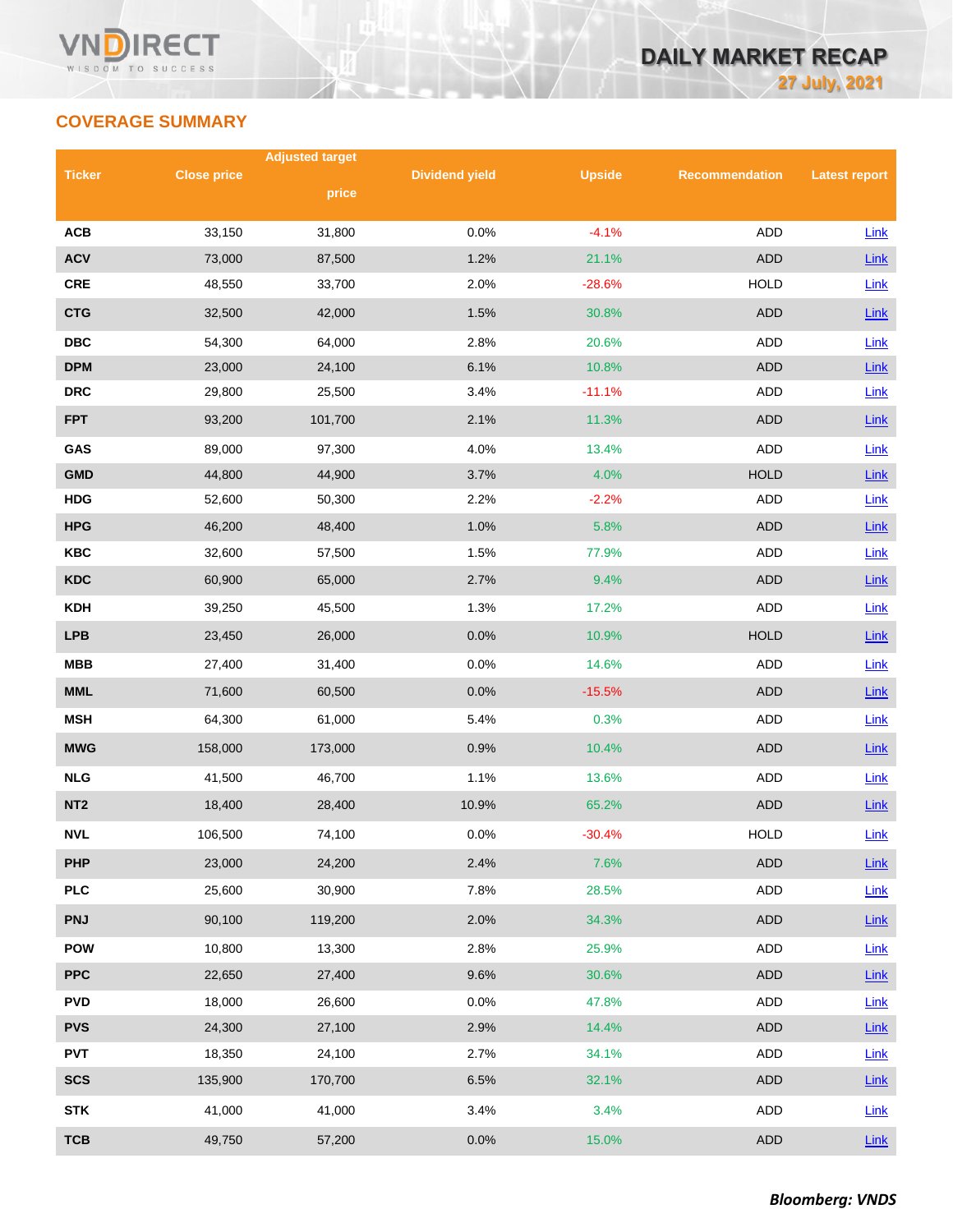

# **DAILY MARKET RECAP**

**27 July, 2021**

|               |                    | <b>Adjusted target</b> |                       |               |                       |                      |
|---------------|--------------------|------------------------|-----------------------|---------------|-----------------------|----------------------|
| <b>Ticker</b> | <b>Close price</b> | price                  | <b>Dividend yield</b> | <b>Upside</b> | <b>Recommendation</b> | <b>Latest report</b> |
|               |                    |                        |                       |               |                       |                      |
| <b>TCM</b>    | 78,500             | N/A                    | 1.3%                  | N/A           | N/A                   | Link                 |
| <b>VCB</b>    | 95,000             | 119,500                | 0.8%                  | 26.6%         | ADD                   | $Link$               |
| <b>VHC</b>    | 40,950             | 50,000                 | 4.9%                  | 27.0%         | ADD                   | Link                 |
| <b>VHM</b>    | 107,800            | 134,300                | 0.0%                  | 24.6%         | <b>ADD</b>            | Link                 |
| <b>VIB</b>    | 39,700             | 32,800                 | 0.0%                  | $-17.4%$      | <b>HOLD</b>           | Link                 |
| <b>VJC</b>    | 114,900            | 138,900                | 0.0%                  | 20.9%         | <b>ADD</b>            | <b>Link</b>          |
| <b>VNM</b>    | 87,500             | 110,000                | 4.4%                  | 30.1%         | <b>ADD</b>            | Link                 |
| <b>VPB</b>    | 57,000             | 56,300                 | 0.0%                  | $-1.2%$       | <b>HOLD</b>           | $Link$               |
| <b>VRE</b>    | 27,650             | 38,000                 | 5.3%                  | 42.7%         | <b>ADD</b>            | Link                 |
| <b>VTP</b>    | 89,000             | 85,200                 | 1.5%                  | $-2.7%$       | <b>ADD</b>            | Link                 |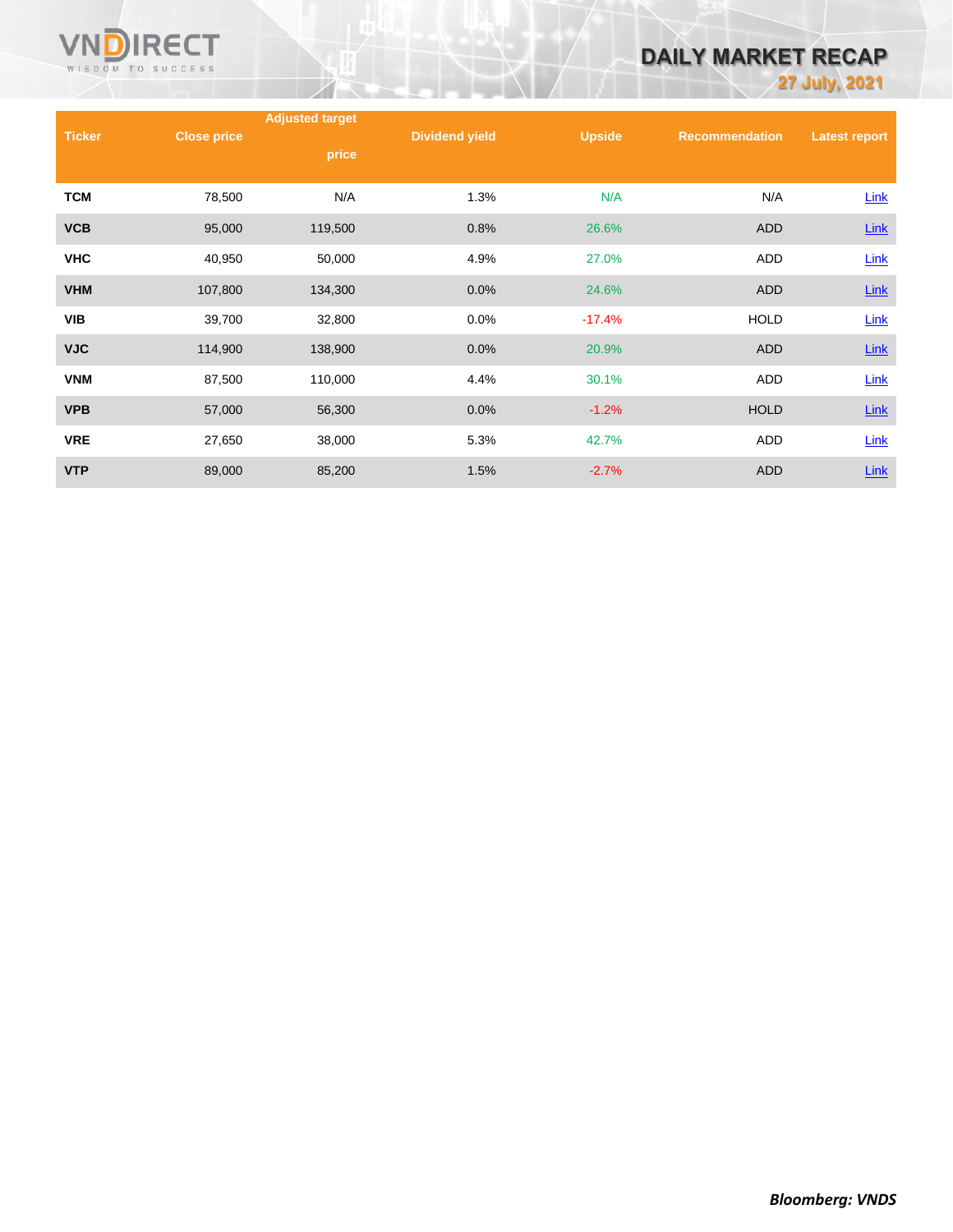# **MARKET MOVEMENTS**

WISDOM TO SUCCESS

**RECT** 

VI

| <b>HOSE</b>        |              |       |      |         |              |  |  |  |  |  |
|--------------------|--------------|-------|------|---------|--------------|--|--|--|--|--|
| <b>Top gainers</b> |              |       |      |         | <b>VND</b>   |  |  |  |  |  |
| <b>Ticker</b>      | Last         | Chg   | %chg | Vol.    | <b>Index</b> |  |  |  |  |  |
|                    | <b>Price</b> |       |      |         | impact       |  |  |  |  |  |
| DTA                | 9,630        | 630   | 7.00 | 217,700 | 0.003        |  |  |  |  |  |
| TNT                | 9,630        | 630   | 7.00 | 1.16MLN | 0.004        |  |  |  |  |  |
| CCI                | 19,250       | 1,250 | 6.94 | 10,400  | 0.006        |  |  |  |  |  |
| PGI                | 25,450       | 1,650 | 6.93 | 49,300  | 0.040        |  |  |  |  |  |
| <b>SJF</b>         | 3,400        | 220   | 6.92 | 471,700 | 0.005        |  |  |  |  |  |

|                    |              | <b>HOSE</b> |      |         |              | <b>HNX</b>         |              |       |       |         |              |
|--------------------|--------------|-------------|------|---------|--------------|--------------------|--------------|-------|-------|---------|--------------|
| <b>Top gainers</b> |              |             |      |         | <b>VND</b>   | <b>Top gainers</b> |              |       |       |         | <b>VND</b>   |
| Ticker             | Last         | Chg         | %chg | Vol.    | <b>Index</b> | Ticker             | Last         | Chg   | %chg  | Vol.    | <b>Index</b> |
|                    | <b>Price</b> |             |      |         | impact       |                    | <b>Price</b> |       |       |         | impact       |
| DTA                | 9,630        | 630         | 7.00 | 217.700 | 0.003        | <b>ADC</b>         | 30,800       | 2,800 | 10.00 | 300     | 0.005        |
| TNT                | 9,630        | 630         | 7.00 | 1.16MLN | 0.004        | <b>BTW</b>         | 35,600       | 3,200 | 9.88  | 100     | 0.006        |
| CCI                | 19,250       | 1,250       | 6.94 | 10.400  | 0.006        | <b>MST</b>         | 14,900       | 1,300 | 9.56  | 3.11MLN | 0.051        |
| PGI                | 25,450       | 1,650       | 6.93 | 49,300  | 0.040        | <b>HVT</b>         | 39,000       | 3,400 | 9.55  | 12,814  | 0.013        |
| <b>SJF</b>         | 3,400        | 220         | 6.92 | 471,700 | 0.005        | <b>SGC</b>         | 75,000       | 6,500 | 9.49  | 100     | 0.019        |

| <b>Top losers</b> |              |          |         |         | <b>VND</b>   |
|-------------------|--------------|----------|---------|---------|--------------|
| <b>Ticker</b>     | Last         |          | %chg    | Vol.    | <b>Index</b> |
|                   | <b>Price</b> |          |         |         | impact       |
| <b>LCM</b>        | 2,470        | -180     | $-6.70$ | 186,300 | $-0.001$     |
| <b>TTE</b>        | 8,400        | $-600$   | $-6.50$ | 400     | $-0.005$     |
| <b>LEC</b>        | 10,300       | -700     | $-7.00$ | 300     | $-0.005$     |
| <b>UDC</b>        | 5,640        | $-360$   | $-7.00$ | 14,000  | $-0.003$     |
| <b>NHH</b>        | 45,400       | $-2,600$ | $-6.20$ | 294,900 | $-0.026$     |

| <b>Top losers</b> |              |          |         |         | VND          | <b>Top losers</b> |              |          |          |       | <b>VND</b>   |
|-------------------|--------------|----------|---------|---------|--------------|-------------------|--------------|----------|----------|-------|--------------|
| Ticker            | Last         | Chg      | $%$ chg | Vol.    | <b>Index</b> | Ticker            | Last         | Chg      | $%$ chg  | Vol.  | <b>Index</b> |
|                   | <b>Price</b> |          |         |         | impact       |                   | <b>Price</b> |          |          |       | impact       |
| LCM               | 2,470        | $-180$   | $-6.70$ | 186,300 | $-0.001$     | <b>HGM</b>        | 37,800       | $-4,200$ | $-10.00$ | 100   | $-0.033$     |
| TTE               | 8.400        | $-600$   | $-6.50$ | 400     | $-0.005$     | <b>_BE</b>        | 22,200       | $-2.400$ | $-9.76$  | 500   | $-0.002$     |
| <b>LEC</b>        | 10,300       | $-700$   | $-7.00$ | 300     | $-0.005$     | VTH               | 10,500       | $-1.100$ | $-9.48$  | 200   | $-0.001$     |
| UDC               | 5.640        | $-360$   | $-7.00$ | 14,000  | $-0.003$     | <b>HBE</b>        | 6,700        | $-700$   | $-9.46$  | 500   | 0.000        |
| <b>NHH</b>        | 45,400       | $-2,600$ | $-6.20$ | 294,900 | $-0.026$     | <b>PPE</b>        | 10,900       | $-1,100$ | $-9.17$  | 2,200 | $-0.001$     |
|                   |              |          |         |         |              |                   |              |          |          |       |              |

|               | <b>VND</b><br><b>Top index movers</b> |       |      |          |              |  |  |  |  |  |  |
|---------------|---------------------------------------|-------|------|----------|--------------|--|--|--|--|--|--|
| <b>Ticker</b> | Last                                  | Chg   | %chg | Vol.     | <b>Index</b> |  |  |  |  |  |  |
|               | <b>Price</b>                          |       |      |          | impact       |  |  |  |  |  |  |
| <b>MSN</b>    | 125,500                               | 4,400 | 3.63 | 1.93MLN  | 1.402        |  |  |  |  |  |  |
| <b>HPG</b>    | 46,200                                | 600   | 1.32 | 18.21MLN | 0.725        |  |  |  |  |  |  |
| <b>TCB</b>    | 49,750                                | 750   | 1.53 | 13.27MLN | 0.710        |  |  |  |  |  |  |
| <b>VRE</b>    | 27,650                                | 900   | 3.36 | 6.06MLN  | 0.566        |  |  |  |  |  |  |
| VIB           | 39,700                                | 1,150 | 2.98 | 894,300  | 0.468        |  |  |  |  |  |  |

|            | <b>Top index movers</b> |       |         |          | VND          | Top index movers |              |       |         |          |              |
|------------|-------------------------|-------|---------|----------|--------------|------------------|--------------|-------|---------|----------|--------------|
| Ticker     | Last                    | Chg   | $%$ chg | Vol.     | <b>Index</b> | Ticker           | Last         | Chg   | $%$ chg | Vol.     | <b>Index</b> |
|            | <b>Price</b>            |       |         |          | impact       |                  | <b>Price</b> |       |         |          | impact       |
| MSN        | 125.500                 | 4.400 | 3.63    | 1.93MLN  | 1.402        | <b>SHB</b>       | 26,800       | 400   | 1.52    | 7.13MLN  | 0.844        |
| <b>HPG</b> | 46.200                  | 600   | 1.32    | 18.21MLN | 0.725        | <b>VND</b>       | 43,500       | 1.600 | 3.82    | 12.72MLN | 0.725        |
| TCB        | 49,750                  | 750   | .53     | 13.27MLN | 0.710        | <b>NVB</b>       | 18.400       | 1,000 | 5.75    | 4.19MLN  | 0.562        |
| <b>VRE</b> | 27,650                  | 900   | 3.36    | 6.06MLN  | 0.566        | <b>SHS</b>       | 40,200       | 1,300 | 3.34    | 6.40MLN  | 0.351        |
| VIB        | 39,700                  | 1,150 | 2.98    | 894,300  | 0.468        | <b>BAB</b>       | 22,100       | 300   | 1.38    | 55,002   | 0.262        |

| <b>VND</b><br><b>Top index laggers</b> |              |          |         |         |              |  |  |  |  |  |  |  |
|----------------------------------------|--------------|----------|---------|---------|--------------|--|--|--|--|--|--|--|
| <b>Ticker</b>                          | Last         | Chg      | $%$ chg | Vol.    | <b>Index</b> |  |  |  |  |  |  |  |
|                                        | <b>Price</b> |          |         |         | impact       |  |  |  |  |  |  |  |
| VHM                                    | 107,800      | $-1,800$ | -1.64   | 5.34MLN | $-1.628$     |  |  |  |  |  |  |  |
| <b>VCB</b>                             | 95,000       | $-1,000$ | $-1.04$ | 2.65MLN | $-1.001$     |  |  |  |  |  |  |  |
| VNM                                    | 87,500       | $-1,400$ | -1.57   | 2.39MLN | $-0.790$     |  |  |  |  |  |  |  |
| <b>NVL</b>                             | 106,500      | $-1,000$ | $-0.93$ | 3.97MLN | $-0.396$     |  |  |  |  |  |  |  |
| ΕB                                     | 24,900       | $-1,100$ | -4.23   | 1.01MLN | $-0.367$     |  |  |  |  |  |  |  |

|            | <b>VND</b><br><b>Top index laggers</b> |          |         |         |                        |            | <b>VND</b><br>Top index laggers |          |         |         |                        |  |  |
|------------|----------------------------------------|----------|---------|---------|------------------------|------------|---------------------------------|----------|---------|---------|------------------------|--|--|
| Ticker     | Last<br><b>Price</b>                   | Chg      | $%$ chg | Vol.    | <b>Index</b><br>impact | Ticker     | Last<br><b>Price</b>            | Chg      | $%$ chg | Vol.    | <b>Index</b><br>impact |  |  |
| VHM        | 107.800                                | $-1.800$ | $-1.64$ | 5.34MLN | $-1.628$               | <b>DXS</b> | 26,900                          | $-600$   | $-2.18$ | 619,600 | $-0.132$               |  |  |
| <b>VCB</b> | 95,000                                 | $-1.000$ | $-1.04$ | 2.65MLN | $-1.001$               | <b>NTP</b> | 50,300                          | $-1,500$ | $-2.90$ | 33,566  | $-0.073$               |  |  |
| <b>VNM</b> | 87,500                                 | $-1.400$ | $-1.57$ | 2.39MLN | $-0.790$               | <b>KHG</b> | 16,300                          | $-900$   | $-5.23$ | 2.14MLN | $-0.065$               |  |  |
| NVL        | 106,500                                | $-1.000$ | $-0.93$ | 3.97MLN | $-0.396$               | <b>TVC</b> | 13,000                          | $-500$   | $-3.70$ | 1.67MLN | $-0.043$               |  |  |
| ЕB         | 24,900                                 | $-1,100$ | $-4.23$ | 1.01MLN | $-0.367$               | TNG        | 21,200                          | $-500$   | $-2.30$ | .84MLN  | $-0.035$               |  |  |

| Top liquidity |                      |        |         |                 | <b>VND</b>   | <b>Top liquidity</b> |                      |        |      |                 | <b>VND</b>   |
|---------------|----------------------|--------|---------|-----------------|--------------|----------------------|----------------------|--------|------|-----------------|--------------|
| <b>Ticker</b> | Last<br><b>Price</b> | Chg    | $%$ chg | Val.<br>(VNDbn) | <b>Index</b> | Ticker               | Last<br><b>Price</b> | Chg    | %chg | Val.<br>(VNDbn) | <b>Index</b> |
|               |                      |        |         |                 | impact       |                      |                      |        |      |                 | impact       |
| <b>STB</b>    | 29.100               | 400    | 1.39    | 866             | 0.204        | VND                  | 43,500               | 600, ا | 3.82 | 554             | 0.725        |
| <b>HPG</b>    | 46,200               | 600    | 1.32    | 844             | 0.725        | <b>PVS</b>           | 24,300               | 700    | 2.97 | 258             | 0.229        |
| SSI           | 52,000               | 200, ا | 2.36    | 776             | 0.213        | <b>SHS</b>           | 40.200               | ,300   | 3.34 | 243             | 0.351        |
| <b>VPB</b>    | 57,000               | 300    | 0.53    | 740             | 0.199        | <b>SHB</b>           | 26,800               | 400    | 1.52 | 191             | 0.844        |
| <b>TCB</b>    | 49.750               | 750    | 1.53    | 661             | 0.710        | THD                  | 206.900              | 400    | 0.19 | 105             | 0.144        |

*Bloomberg: VNDS Source: Bloomberg*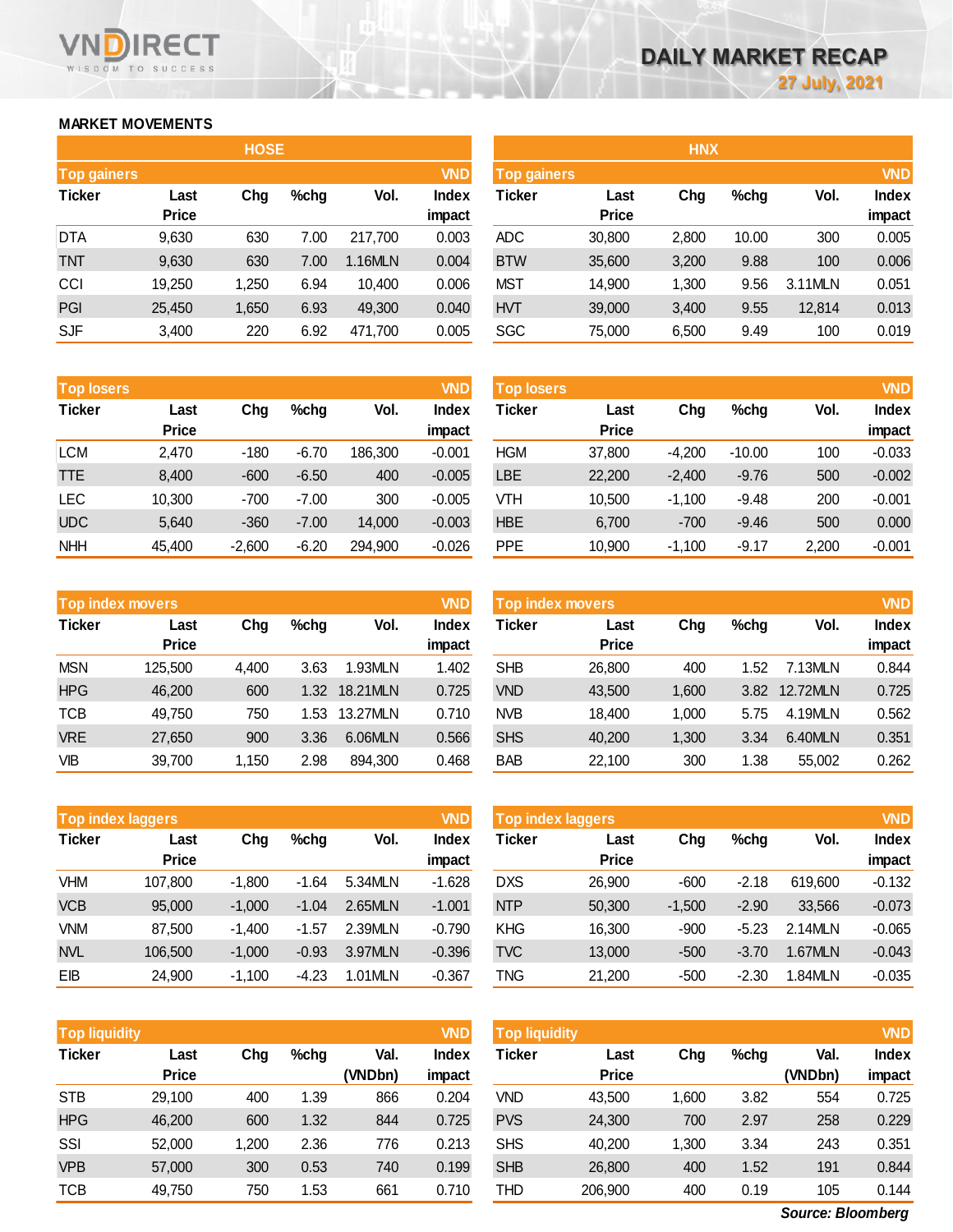

# **FOREIGN ACTIVITIES**

| Volume (Mn'shs)       | <b>HOSE</b> | <b>HNX</b> | Value (VND'bn)        | <b>HOSE</b> | <b>HNX</b> |
|-----------------------|-------------|------------|-----------------------|-------------|------------|
| <b>BUY</b>            | 40.3        | 0.6        | <b>BUY</b>            | 2,204.0     | 14.6       |
| % of market           | 7.3%        | 0.6%       | % of market           | 12.1%       | 0.7%       |
| <b>SELL</b>           | 33.4        | 0.8        | <b>SELL</b>           | 1,943.3     | 25.4       |
| % of market           | $6.0\%$     | 0.8%       | % of market           | 10.7%       | 1.1%       |
| <b>NET BUY (SELL)</b> | 6.9         | (0.2)      | <b>NET BUY (SELL)</b> | 260.7       | (10.9)     |

*Source: HSX, HNX*





HOSE HNX

| <b>YTD ACCUMULATION</b> |             |            |                       |             |                           |
|-------------------------|-------------|------------|-----------------------|-------------|---------------------------|
| <b>Volume (MIn'shs)</b> | <b>HOSE</b> | <b>HNX</b> | Value (VND'bn)        | <b>HOSE</b> | <b>HNX</b>                |
| <b>BUY</b>              | 4,543.0     | 168.8      | <b>BUY</b>            | 212,714.6   | 4,451.7                   |
| % of market             | 4.8%        | 0.8%       | % of market           | 8.0%        | 2.6%                      |
| <b>SELL</b>             | 5,420.0     | 228.3      | <b>SELL</b>           | 244,642.9   | 5,247.7                   |
| % of market             | 5.7%        | 1.1%       | % of market           | 9.2%        | 3.1%                      |
| <b>NET BUY (SELL)</b>   | (877.0)     | (59.5)     | <b>NET BUY (SELL)</b> | (31, 928.3) | (796.0)<br>$0.110M$ $\mu$ |

*Source: HSX, HNX*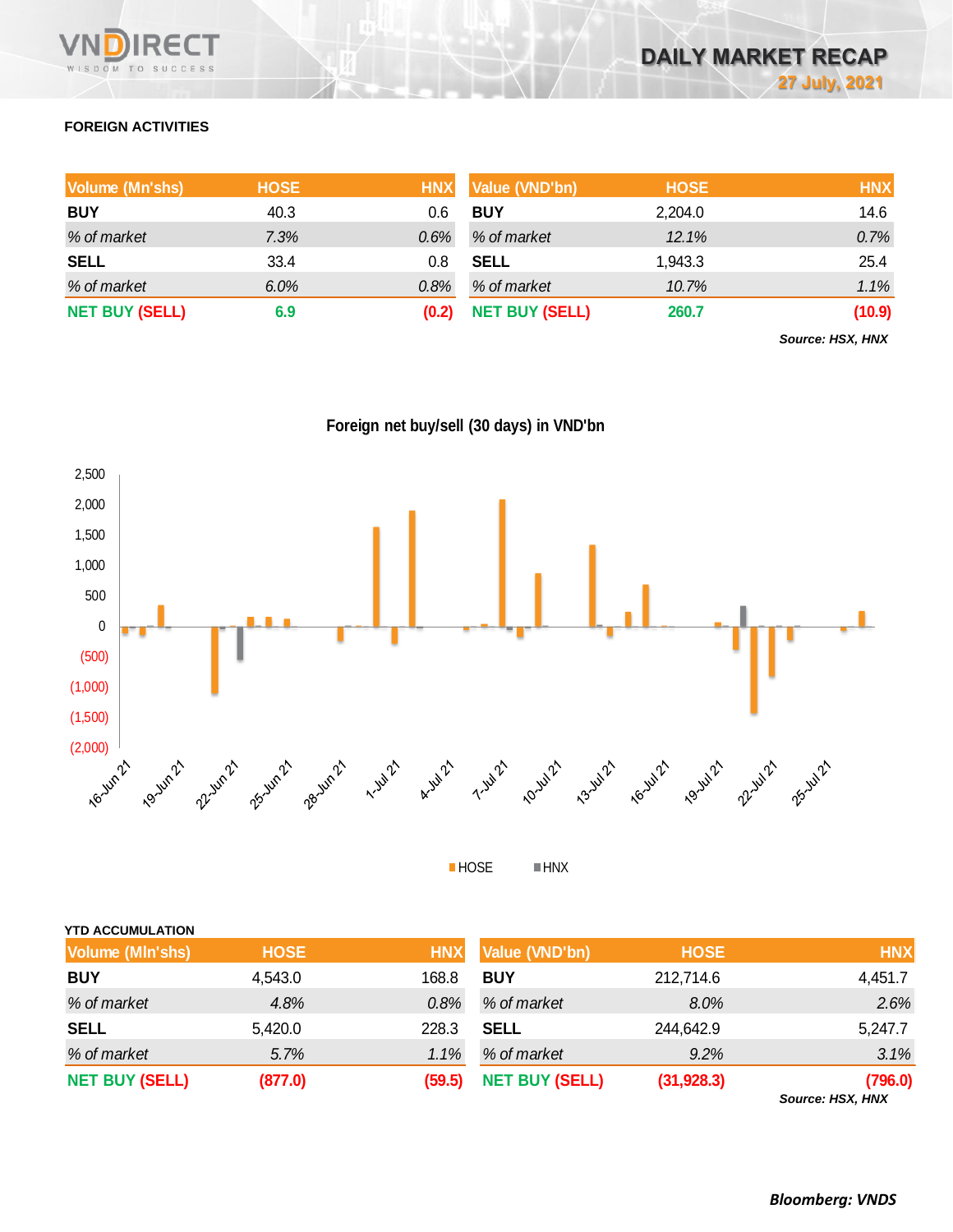# **FOREIGN ACTIVITIES**

WISDOM TO SUCCESS

 $^-$ T F٢

|               |                                                | <b>HOSE</b> |         |                 |               | <b>HNX</b> |                               |        |         |     |       |  |
|---------------|------------------------------------------------|-------------|---------|-----------------|---------------|------------|-------------------------------|--------|---------|-----|-------|--|
|               | <b>VND'bn</b><br>Top buy by foreigners (value) |             |         |                 |               |            | Top buy by foreigners (value) |        |         |     |       |  |
| <b>Ticker</b> | <b>Last Price</b><br>Chg<br>%chg<br>Value      |             |         | Index<br>impact | <b>Ticker</b> | Value      | Index<br>impact               |        |         |     |       |  |
| AGG           | 54,100                                         | 3,500       | 6.92    | 371.7           | 0.078         | <b>BVS</b> | 27,500                        | 500    | 1.85    | 4.4 | 0.000 |  |
| <b>NVL</b>    | 106,500                                        | $-1,000$    | $-0.93$ | 309.7           | $-0.396$      | <b>VND</b> | 43,500                        | 1,600  | 3.82    | 3.7 | 0.000 |  |
| <b>VHM</b>    | 107,800                                        | $-1,800$    | $-1.64$ | 240.6           | $-1.628$      | <b>VCS</b> | 118,900                       | 700    | 0.59    | 1.4 | 0.000 |  |
| <b>FPT</b>    | 93,200                                         | $-500$      | $-0.53$ | 164.9           | $-0.123$      | <b>KHG</b> | 16,300                        | $-900$ | $-5.23$ | 0.9 | 0.000 |  |
| <b>MWG</b>    | 158,000                                        | $-2,300$    | $-1.43$ | 155.0           | $-0.295$      | <b>PVS</b> | 24,300                        | 700    | 2.97    | 0.7 | 0.000 |  |

|               | <b>VND'bn</b><br>Top sell by foreigners (value) |          |         |       |                 |            | <b>VND'bn</b><br>Top sell by foreigners (value) |          |         |       |                 |  |  |
|---------------|-------------------------------------------------|----------|---------|-------|-----------------|------------|-------------------------------------------------|----------|---------|-------|-----------------|--|--|
| <b>Ticker</b> | <b>Last Price</b>                               | Chg      | %chg    | Value | Index<br>impact | Ticker     | <b>Last Price</b>                               | Chg      | %chg    | Value | Index<br>impact |  |  |
|               |                                                 |          |         |       |                 |            |                                                 |          |         |       |                 |  |  |
| <b>VHM</b>    | 107,800                                         | $-1,800$ | $-1.64$ | 326.4 | $-1.628$        | <b>VND</b> | 43,500                                          | ,600     | 3.82    | 13.0  | 0.000           |  |  |
| <b>NVL</b>    | 106,500                                         | $-1,000$ | $-0.93$ | 203.6 | $-0.396$        | <b>VCS</b> | 118,900                                         | 700      | 0.59    | 5.1   | 0.000           |  |  |
| <b>FPT</b>    | 93,200                                          | $-500$   | $-0.53$ | 165.1 | $-0.123$        | <b>PVS</b> | 24,300                                          | 700      | 2.97    | 2.7   | 0.000           |  |  |
| <b>MWG</b>    | 158,000                                         | $-2,300$ | $-1.43$ | 155.0 | $-0.295$        | <b>NTP</b> | 50,300                                          | $-1,500$ | $-2.90$ | 0.8   | 0.000           |  |  |
| <b>HPG</b>    | 46,200                                          | 600      | 1.32    | 110.5 | 0.725           | <b>BVS</b> | 27,500                                          | 500      | 1.85    | 0.7   | 0.000           |  |  |

|               | Top net buy by foreigners (value) |          |         |       | <b>VND'bn</b>   | <b>VND'bn</b><br>Top net buy by foreigners (value) |                   |        |         |       |                 |
|---------------|-----------------------------------|----------|---------|-------|-----------------|----------------------------------------------------|-------------------|--------|---------|-------|-----------------|
| <b>Ticker</b> | <b>Last Price</b>                 | Chg      | %chg    | Value | Index<br>impact | Ticker                                             | <b>Last Price</b> | Chg    | %chg    | Value | Index<br>impact |
| AGG           | 54,100                            | 3,500    | 6.92    | 371.7 | 0.078           | <b>BVS</b>                                         | 27,500            | 500    | 1.85    | 3.7   | 0.000           |
| <b>NVL</b>    | 106,500                           | $-1,000$ | $-0.93$ | 106.0 | $-0.396$        | <b>KHG</b>                                         | 16,300            | $-900$ | $-5.23$ | 0.9   | 0.000           |
| <b>MSB</b>    | 28,400                            | 300      | 1.07    | 91.3  | 0.095           | <b>CDN</b>                                         | 27,500            | 1,000  | 3.77    | 0.5   | 0.000           |
| <b>VRE</b>    | 27,650                            | 900      | 3.36    | 49.2  | 0.566           | <b>SHS</b>                                         | 40,200            | 1,300  | 3.34    | 0.4   | 0.000           |
| <b>MSN</b>    | 125,500                           | 4,400    | 3.63    | 32.8  | 1.402           | LAS                                                | 14,500            | 0      | 0.00    | 0.4   | 0.000           |

|               | <b>VND'bn</b><br>Top net sell by foreigners (value) |          |         |         |                 |            | Top net sell by foreigners (value) |          |         |         |                        |  |
|---------------|-----------------------------------------------------|----------|---------|---------|-----------------|------------|------------------------------------|----------|---------|---------|------------------------|--|
| <b>Ticker</b> | <b>Last Price</b>                                   | Chg      | %chg    | Value   | Index<br>impact | Ticker     | <b>Last Price</b>                  | Chg      | %chg    | Value   | <b>Index</b><br>impact |  |
| <b>VHM</b>    | 107,800                                             | $-1,800$ | $-1.64$ | $-85.8$ | $-1.628$        | <b>VND</b> | 43,500                             | 1,600    | 3.82    | $-9.29$ | 0.000                  |  |
| <b>PDR</b>    | 89,800                                              | $-700$   | $-0.77$ | $-42.1$ | $-0.092$        | <b>VCS</b> | 118,900                            | 700      | 0.59    | $-3.67$ | 0.000                  |  |
| SSI           | 52,000                                              | 1,200    | 2.36    | $-37.0$ | 0.213           | <b>PVS</b> | 24,300                             | 700      | 2.97    | $-2.00$ | 0.000                  |  |
| <b>VNM</b>    | 87,500                                              | $-1,400$ | $-1.57$ | $-36.2$ | $-0.790$        | <b>NTP</b> | 50,300                             | $-1,500$ | $-2.90$ | $-0.80$ | 0.000                  |  |
| <b>VCB</b>    | 95,000                                              | $-1,000$ | $-1.04$ | $-29.7$ | $-1.001$        | <b>SHB</b> | 26,800                             | 400      | 1.52    | $-0.51$ | 0.000                  |  |

*27-Jul-21*

*Source: Bloomberg, HOSE, HNX*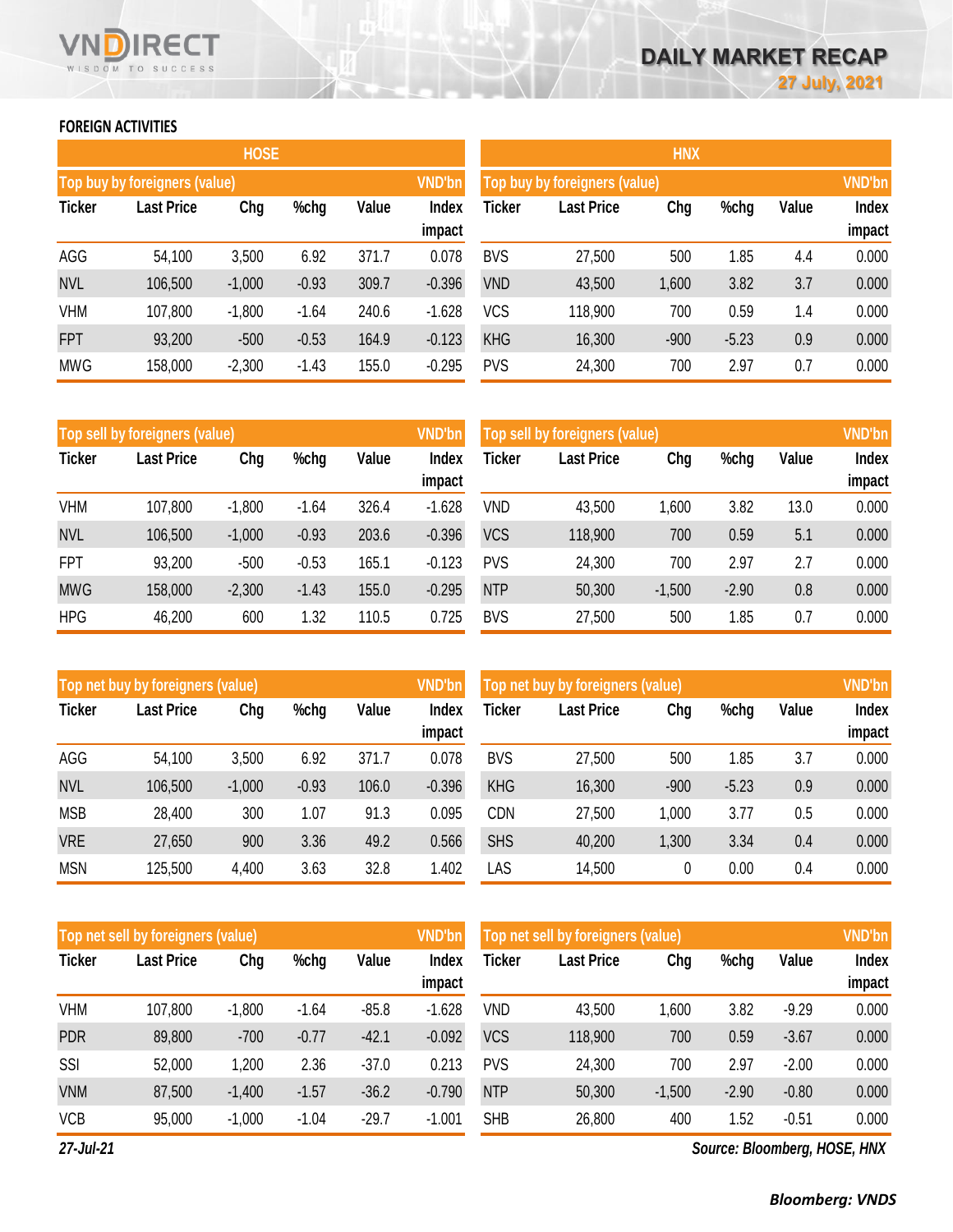# **TOP 60 MARKET CAP STOCKS SNAPSHOT ON HOSE**

WISDOM TO SUCCESS

| No. Ticker | <b>Price</b> |         | Price change (%) |         |                |                |               |      | Mkt. Cap Outs. Vol. Float ratio Avail. Fll Ave. daily vol. | P/E                       | P/B                       | <b>ROE</b>    | <b>ROA</b> |
|------------|--------------|---------|------------------|---------|----------------|----------------|---------------|------|------------------------------------------------------------|---------------------------|---------------------------|---------------|------------|
|            | <b>VND</b>   | 1M      | 3M               | 6M      | <b>US\$mln</b> | <b>MIn'shs</b> | $\frac{9}{6}$ |      | $%$ (30 days-shs)                                          | $\boldsymbol{\mathsf{X}}$ | $\boldsymbol{\mathsf{x}}$ | $\frac{9}{6}$ | %          |
| 1 VHM VM   | 107,800      | $-3.8$  | 7.8              | 14.8    | 15,411         | 3,290          | 23.4          | 26.8 | 4,125,803                                                  | 13.7                      | 3.9                       | 33.6          | 12.6       |
| 2 VIC VM   | 104,300      | $-11.2$ | $-21.0$          | 4.3     | 15,332         | 3,382          | 25.0          | 34.5 | 2,135,857                                                  | 48.0                      | 4.4                       | 9.0           | 1.7        |
| 3 VCB VM   | 95,000       | $-15.6$ | $-4.0$           | $-2.5$  | 15,313         | 3,709          | 25.2          | 6.4  | 1,980,227                                                  | 16.6                      | 3.5                       | 22.8          | 1.7        |
| 4 HPG VM   | 46,200       | $-8.9$  | 10.8             | 54.8    | 8,981          | 4,473          | 54.0          | 22.3 | 30, 382, 320                                               | 11.4                      | 3.1                       | 31.3          | 14.7       |
| 5 VNM VM   | 87,500       | $-2.5$  | $-8.6$           | $-15.3$ | 7,947          | 2,090          | 35.2          | 44.8 | 3,199,610                                                  | 18.7                      | 5.8                       | 31.9          | 22.5       |
| 6 TCB VM   | 49,750       | $-3.6$  | 25.9             | 48.5    | 7,578          | 3,505          | 78.8          | 0.0  | 22,926,710                                                 | 10.8                      | 2.1                       | 21.5          | 3.6        |
| 7 GAS VM   | 89,000       | $-9.2$  | 9.2              | 12.7    | 7,403          | 1,914          | 4.2           | 46.2 | 973,487                                                    | 21.8                      | 3.6                       | 16.2          | 11.3       |
| 8 BID VM   | 40,200       | $-11.7$ | $-0.4$           | $-2.7$  | 7,027          | 4,022          | 19.0          | 13.3 | 3,227,007                                                  | 19.6                      | 2.0                       | 10.6          | 0.5        |
| 9 NVL VM   | 106,500      | $-10.6$ | 18.9             | 78.0    | 6,820          | 1,474          | 30.4          | 29.0 | 3,203,600                                                  | 34.5                      | 4.9                       | 15.3          | 3.4        |
| 10 CTG VM  | 32,500       | $-22.0$ | 5.8              | 28.7    | 6,788          | 4,806          | 35.5          | 5.5  | 21,130,590                                                 | 8.8                       | 1.7                       | 20.9          | 1.4        |
| 11 MSN VM  | 125,500      | 18.0    | 28.1             | 36.9    | 6,439          | 1,181          | 38.7          | 66.7 | 1,536,277                                                  | 98.0                      | 9.1                       | 5.1           | 1.4        |
| 12 VPB VM  | 57,000       | $-16.4$ | 7.1              | 79.0    | 6,081          | 2,455          | 70.0          | 0.0  | 18,812,260                                                 | 11.3                      | 2.3                       | 23.0          | 2.9        |
| 13 GVR VM  | 32,800       | $-6.2$  | 40.2             | 16.7    | 5,702          | 4,000          | 100.0         | 12.3 | 5,763,997                                                  | 30.1                      | 2.7                       | 9.2           | 5.6        |
| 14 MBB VM  | 27,400       | $-12.1$ | 25.0             | 54.1    | 4,499          | 3,778          | 65.8          | 1.4  | 26,816,510                                                 | 9.9                       | 1.9                       | 21.5          | 2.2        |
| 15 SAB VM  | 154,500      | $-10.1$ | $-9.0$           | $-17.3$ | 4,306          | 641            | 10.4          | 37.2 | 143,450                                                    | 20.4                      | 5.0                       | 26.7          | 19.3       |
| 16 ACB VM  | 33,150       | $-8.8$  | 21.9             | 50.7    | 3,893          | 2,702          | 79.9          | 0.0  | 9,476,553                                                  | 10.4                      | 2.4                       | 25.6          | 2.1        |
| 17 FPT VM  | 93,200       | 9.4     | 32.8             | 70.1    | 3,676          | 907            | 83.6          | 0.0  | 3,032,190                                                  | 22.7                      | 5.0                       | 23.6          | 9.4        |
| 18 MWG VM  | 158,000      | 10.0    | 11.3             | 18.4    | 3,264          | 475            | 64.5          | 0.0  | 969,957                                                    | 17.5                      | 4.3                       | 27.2          | 9.5        |
| 19 VRE VM  | 27,650       | $-12.5$ | $-9.6$           | $-19.7$ | 2,731          | 2,272          | 31.2          | 18.4 | 4,443,504                                                  | 23.5                      | 2.1                       | 9.3           | 7.0        |
| 20 PLX VM  | 50,300       | $-11.0$ | 3.5              | $-0.8$  | 2,719          | 1,244          | 6.6           | 2.7  | 2,322,277                                                  | 17.3                      | 2.7                       | 16.8          | 5.9        |
| 21 VJC VM  | 114,900      | $-0.9$  | $-9.7$           | $-12.2$ | 2,705          | 542            | 51.0          | 11.7 | 620,410                                                    | 50.9                      | 4.1                       | 8.3           | 2.5        |
| 22 VIB VM  | 39,700       | $-19.1$ | 4.3              | 66.2    | 2,680          | 1,553          | 68.0          | 0.1  | 1,877,917                                                  | 11.8                      | 3.2                       | 31.1          | 2.3        |
| 23 STB VM  | 29,100       | $-1.4$  | 26.0             | 68.7    | 2,281          | 1,804          | 96.4          | 15.7 | 29,267,190                                                 | 19.5                      | 1.8                       | 9.4           | 0.6        |
| 24 HDB VM  | 32,500       | $-7.9$  | 21.3             | 39.5    | 2,251          | 1,594          | 69.7          | 3.6  | 3,970,023                                                  | 10.5                      | 2.1                       | 22.3          | 1.8        |
| 25 SSB VM  | 37,200       | 1.2     | 50.9             | N/A     | 2,132          | 1,319          | 100.0         | 0.0  | 2,351,353                                                  | 22.7                      | 3.3                       | 15.8          | 1.2        |
| 26 PDR VM  | 89,800       | $-5.5$  | 24.4             | 104.3   | 1,900          | 487            | 37.4          | 45.1 | 3,931,897                                                  | 31.0                      | 7.8                       | 29.7          | 8.7        |
| 27 BCM VM  | 41,200       | $-24.5$ | $-26.4$          | $-29.0$ | 1,853          | 1,035          | 100.0         | 47.0 | 44,963                                                     | 20.1                      | 2.6                       | 13.7          | 4.7        |
| 28 BVH VM  | 50,500       | $-13.4$ | $-11.2$          | $-12.9$ | 1,629          | 742            | 31.9          | 22.2 | 1,237,503                                                  | 19.8                      | 1.8                       | 9.5           | 1.4        |
| 29 TPB VM  | 34,100       | $-5.0$  | 25.8             | 35.9    | 1,588          | 1,072          | 56.0          | 0.0  | 5,109,517                                                  | 8.1                       | 1.8                       | 24.7          | 2.0        |
| 30 HVN VM  | 24,150       | $-11.4$ | $-16.0$          | $-11.4$ | 1,489          | 1,418          | 3.9           | 20.8 | 688,710                                                    | N/A                       | 23.8                      | $-155.4$      | $-20.1$    |
| 31 SSI VM  | 52,000       | $-3.2$  | 63.5             | 74.5    | 1,480          | 655            | 85.4          | 51.4 | 13,329,580                                                 | 18.7                      | 3.0                       | 16.2          | 5.1        |
| 32 MSB VM  | 28,400       | 0.2     | 33.6             | 67.3    | 1,450          | 1,175          | 99.7          | 0.4  | 10,579,690                                                 | 11.6                      | 1.8                       | N/A           | N/A        |
| 33 OCB VM  | 28,600       | $-5.0$  | 25.4             | N/A     | 1,362          | 1,096          | 77.4          | 0.0  | 3,996,467                                                  | N/A                       | 1.6                       | N/A           | N/A        |
| 34 EIB VM  | 24,900       | $-14.9$ | $-4.6$           | 40.7    | 1,330          | 1,229          | 94.0          | 0.2  | 522,867                                                    | 34.9                      | 1.8                       | 5.3           | 0.6        |
| 35 LPB VM  | 23,450       | $-11.0$ | 27.8             | 94.5    | 1,227          | 1,204          | 84.5          | 1.7  | 9,261,286                                                  | 10.6                      | 1.8                       | 18.6          | 1.1        |
| 36 POW VM  | 10,800       | $-11.1$ | $-10.7$          | $-15.6$ | 1,099          | 2,342          | 87.9          | 46.0 | 9,585,940                                                  | 10.4                      | 0.9                       | 8.6           | 4.2        |
| 37 KDH VM  | 39,250       | 5.8     | 25.0             | 26.1    | 1,063          | 623            | 83.4          | 16.9 | 3,225,503                                                  | 20.2                      | 2.9                       | 14.9          | 8.9        |
| 38 VCG VM  | 44,750       | $-1.3$  | 1.6              | 1.9     | 936            | 481            | 42.2          | 47.7 | 403,530                                                    | 11.2                      | 2.9                       | 27.7          | 9.6        |
| 39 PNJ VM  | 90,100       | $-7.5$  | $-6.1$           | 7.9     | 890            | 227            | 80.9          | 0.0  | 634,683                                                    | 15.5                      | 3.6                       | 25.4          | 15.7       |
| 40 HSG VM  | 35,700       | $-13.6$ | 25.1             | 67.5    | 759            | 489            | 68.4          | 38.8 | 12, 152, 440                                               | 4.6                       | 1.8                       | 47.9          | 18.4       |
| 41 GEX VM  | 22,100       | 3.0     | 6.8              | 32.3    | 750            | 781            | 50.6          | 36.8 | 5,708,374                                                  | 13.2                      | 1.9                       | 14.8          | 3.8        |
| 42 REE VM  | 52,800       | $-6.5$  | 3.5              | 1.7     | 709            | 309            | 55.0          | 0.0  | 627,393                                                    | 9.2                       | 1.4                       | 16.3          | 8.8        |
| 43 DGC VM  | 93,000       | 14.8    | 55.7             | 104.5   | 691            | 171            | 62.1          | 42.4 | 1,350,907                                                  | 15.8                      | 3.6                       | 24.7          | 18.0       |
| 44 VCI VM  | 47,500       | $-10.7$ | 52.5             | 80.3    | 687            | 333            | 75.7          | 79.2 | 3,836,450                                                  | 13.7                      | 3.0                       | 25.4          | 12.6       |
| 45 KBC VM  | 32,600       | $-16.4$ | $-11.4$          | $-17.7$ | 666            | 470            | 64.9          | 29.5 | 10,721,700                                                 | 19.9                      | 1.5                       | 7.8           | 3.5        |
| 46 HCM VM  | 45,950       | $-5.0$  | 53.2             | 65.6    | 609            | 305            | 39.5          | 1.3  | 5,991,744                                                  | 15.9                      | 2.9                       | 19.4          | 7.9        |
| 47 KDC VM  | 60,900       | 0.7     | 18.9             | 46.0    | 605            | 229            | 53.8          | 78.4 | 1,677,547                                                  | 31.1                      | 2.4                       | 7.6           | 3.4        |
| 48 GMD VM  | 44,800       | 5.0     | 34.3             | 44.7    | 587            | 301            | 80.5          | 7.2  | 2,786,540                                                  | 36.0                      | 2.2                       | 6.2           | 4.0        |
| 49 VGC VM  | 30,100       | 0.3     | $-9.7$           | $-9.2$  | 586            | 448            | 10.8          | 43.3 | 230,233                                                    | 18.8                      | 2.0                       | 10.9          | 3.4        |
| 50 DHG VM  | 94,000       | $-1.7$  | $-6.0$           | $-6.9$  | 534            | 131            | 5.2           | 45.4 | 17,190                                                     | 16.3                      | 3.6                       | 22.8          | 17.7       |
| 51 NLG VM  | 41,500       | 7.8     | 18.6             | 22.1    | 515            | 285            | 53.6          | 3.9  | 2,416,493                                                  | 10.6                      | 1.8                       | 17.5          | 6.7        |
| 52 SBT VM  | 18,300       | $-12.4$ | $-9.6$           | $-7.3$  | 491            | 617            | 25.3          | 91.1 | 3,999,597                                                  | 16.2                      | 1.4                       | 8.7           | 3.6        |
| 53 BHN VM  | 48,200       | $-26.7$ | $-28.3$          | $-39.0$ | 486            | 232            | 0.9           | 31.6 | 9,920                                                      | 14.3                      | 2.5                       | 17.5          | 11.8       |
| 54 DXG VM  | 21,000       | $-13.0$ | $-8.5$           | 0.0     | 473            | 518            | 80.9          | 20.2 | 7,166,560                                                  | N/A                       | 1.6                       | $-0.5$        | $-0.1$     |
| 55 LGC VM  | 53,400       | $-4.3$  | $-15.0$          | $-19.1$ | 448            | 193            | 0.2           | 4.0  | 593                                                        | 30.3                      | 3.2                       | 10.9          | 2.9        |
| 56 DIG VM  | 24,500       | $-4.3$  | 9.0              | 9.3     | 436            | 410            | 37.5          | 46.6 | 4,922,950                                                  | 13.1                      | 2.1                       | 17.2          | 7.5        |
| 57 DCM VM  | 18,900       | $-6.4$  | 17.0             | 43.2    | 435            | 529            | 24.4          | 46.6 | 3,829,017                                                  | 16.8                      | 1.6                       | 9.4           | 7.7        |
| 58 HNG VM  | 8,130        | $-26.4$ | $-29.0$          | $-32.3$ | 392            | 1,109          | 24.5          | 47.2 | 12,079,870                                                 | 346.3                     | 1.0                       | 0.3           | 0.1        |
| 59 DPM VM  | 23,000       | 1.3     | 23.7             | 38.6    | 391            | 391            | 32.1          | 35.0 | 2,394,193                                                  | 11.9                      | 1.1                       | 9.4           | 6.7        |
| 60 APH VM  | 44,300       | $-25.7$ | $-18.4$          | $-3.0$  | 376            | 195            | 93.1          | 65.4 | 1,037,593                                                  | 82.8                      | 2.8                       | 4.5           | 0.9        |
|            |              |         |                  |         |                |                |               |      |                                                            | <b>Source: Bloomberg</b>  |                           | 27 Jul        |            |